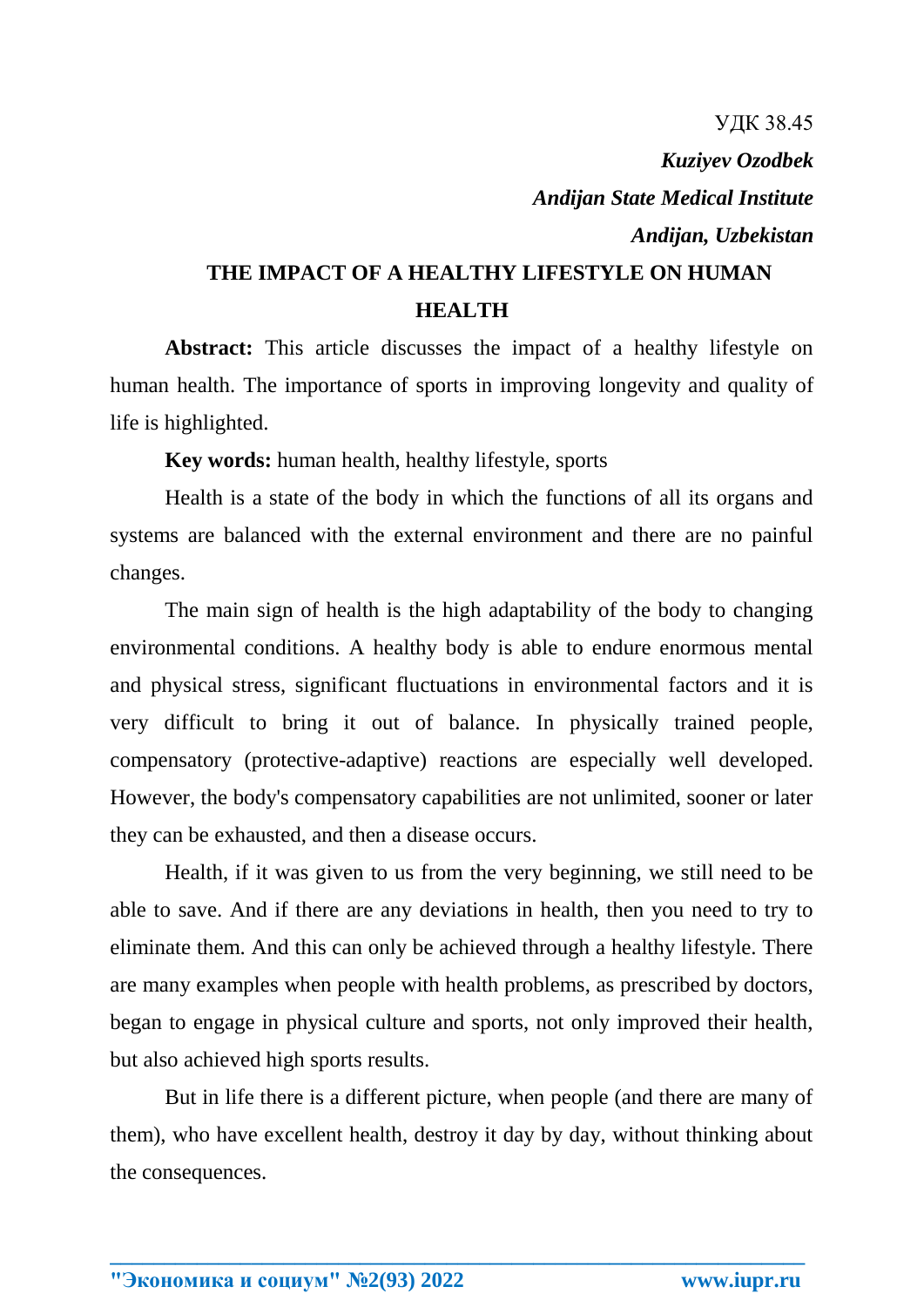At the present stage, in the conditions of a qualitative transformation of all aspects of the life of our society, the requirements for the physical fitness of young specialists, which is necessary for successful work, are increasing.

A healthy lifestyle, being the most important component of culture, contributes to the formation of the health of a future specialist.

A healthy lifestyle is understood as such forms and methods of daily life that comply with hygienic principles, strengthen the adaptive capabilities of the body, contribute to the successful restoration, maintenance and development of its reserve capabilities, and the full fulfillment by the individual of social and professional functions. A healthy lifestyle is a complex of recreational activities that ensures the harmonious development and strengthening of health, increasing the efficiency of students, and prolonging their creative longevity. It contains the following main elements: personal hygiene, giving up bad habits, hardening and optimal motor mode.

Optimal motor mode is the main element of a student's healthy lifestyle and includes physical education and sports, as well as active recreation.

Physical culture and sports in various forms are not yet sufficiently introduced into the daily life of students.

The attitude of students to physical culture and sports is one of the urgent problems of the educational process, further development and expansion of mass recreational, physical culture and sports work in higher education. The criterion of physical culture and sports activity is physical culture and sports activity.

It can be considered as a measure and nature of participation directly in physical exercises and as an activity in organizational, propaganda, instructorpedagogical, judicial and other activities.

Self-control (self-regulation and self-esteem) of a student has not only educational value, but also teaches a more conscious attitude to classes, to observe the rules of personal and collective hygiene, a reasonable daily routine,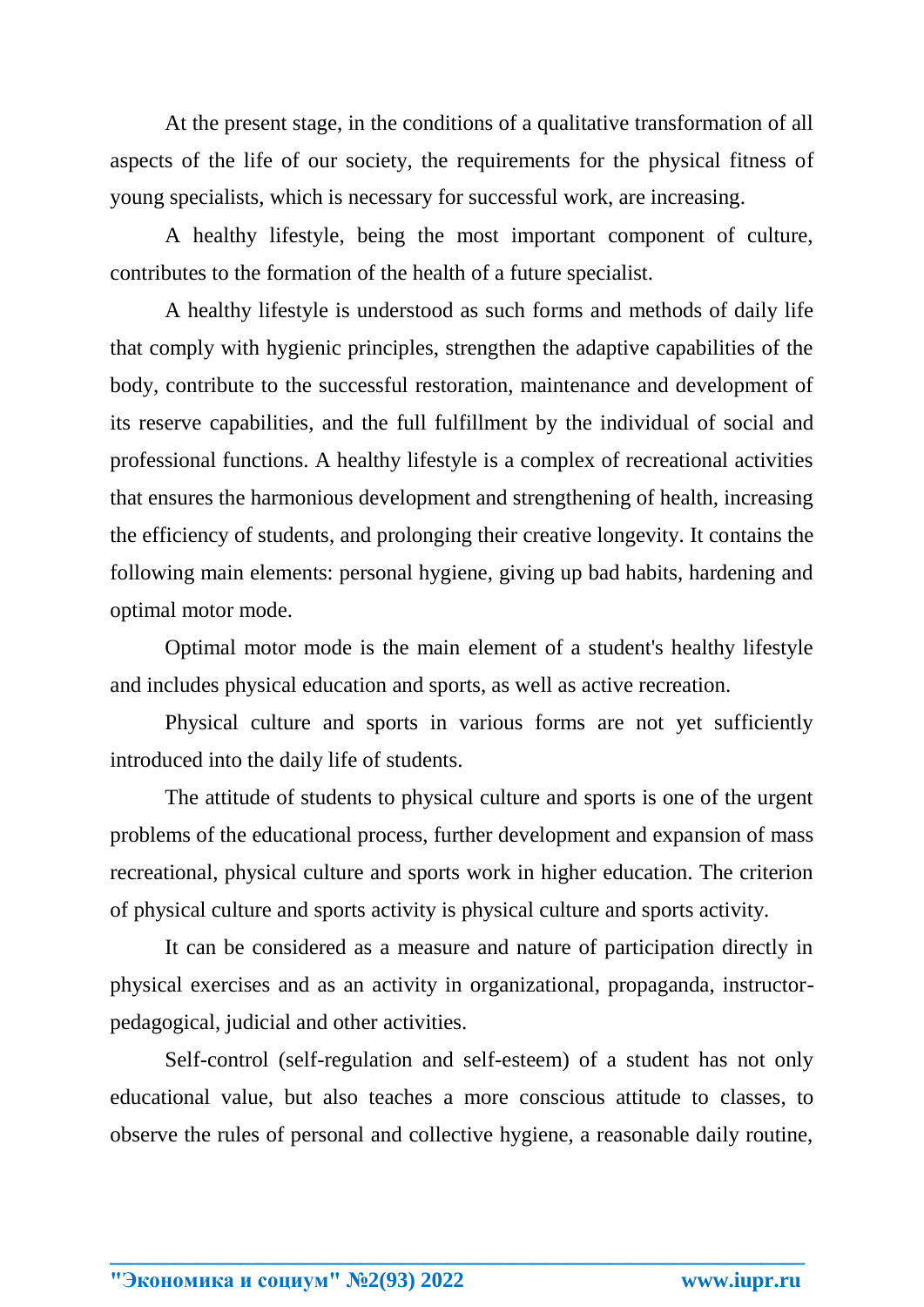study, work, life and rest. Based on the results of self-control, you can evaluate the reaction of your body to physical activity, dose it.

Research and practical experience have shown that the role of outdoor activities is increasing significantly. Active rest promotes the restoration of motor function, cardiovascular and other systems. Also, thanks to active recreation, creative activity and labor longevity increase.

Health is a state of the body in which the functions of all its organs and systems are balanced with the external environment and there are no painful changes.

A healthy person is not always attentive enough to his own health or to the health of others (for example, to the health of his students), believing that health is given forever. Often, health is remembered only when it is lost and it is difficult to restore it.

The main sign of health is the high adaptability of the body to changing environmental conditions. A healthy body is able to endure enormous physical and mental stress, significant fluctuations in the external environment, and it is very difficult to bring it out of balance. And, finally, a characteristic sign of health is the preservation of a certain constancy of the internal environment in the body - the so-called homeostasis. It manifests itself in the fact that a certain temperature, the chemical composition of the blood, the saturation of arterial blood with oxygen, etc. are normally maintained.

If, under the influence of any environmental factors, homeostasis is disturbed, then a disease occurs. The existence of individuals possessing absolute or ideal health, as it appears theoretically, is rejected. However, it is practically important that among healthy people a small group of people can be singled out who are distinguished by the maximum completeness of health. These people either never get sick at all, or very rarely experience a coming malaise, and during an objective study they have not had any noticeable deviations from the individual norm for many years.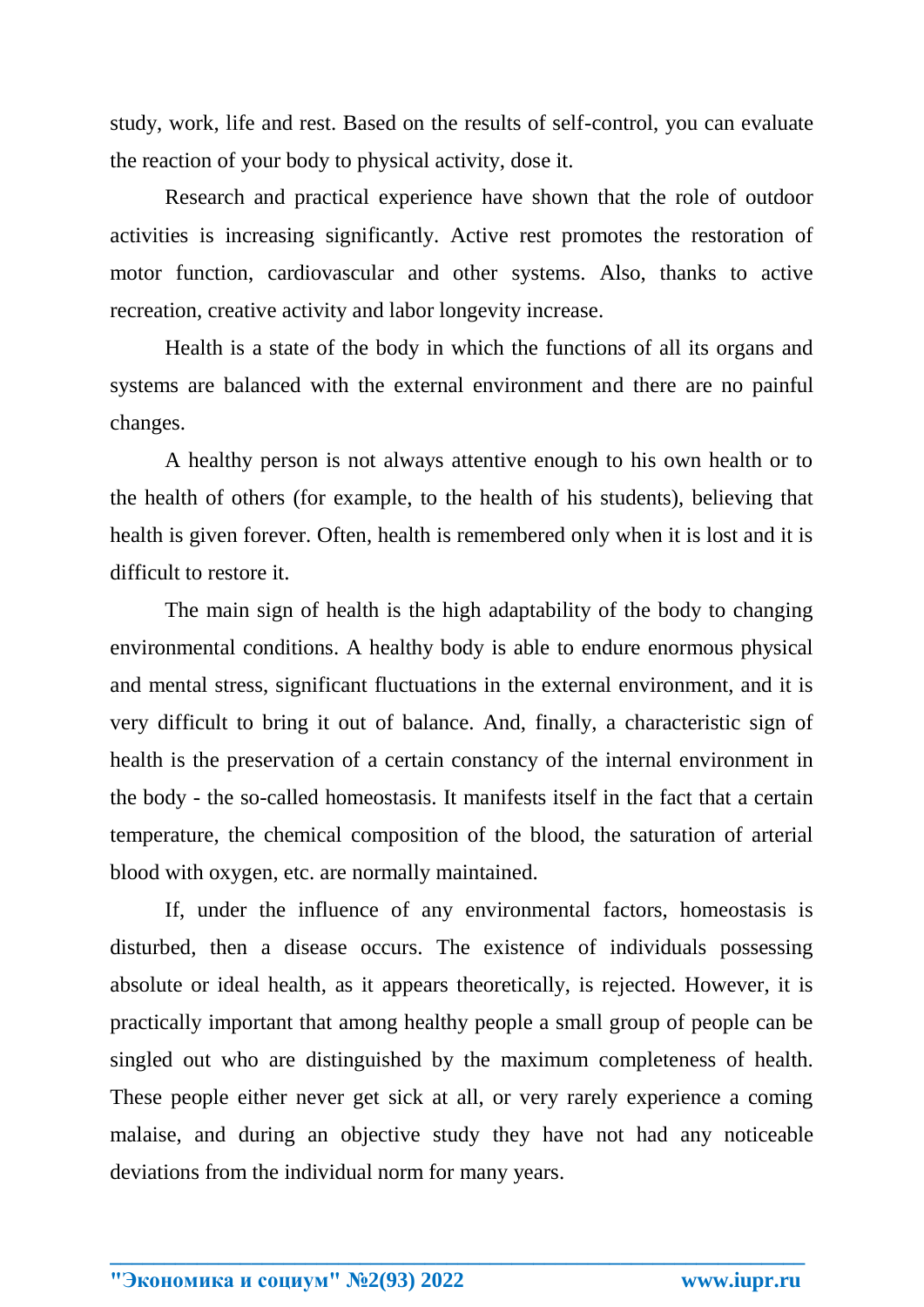Physical health is measured by the physical development of a person. This assessment is made on the basis of an external examination, anthropometric indicators and functional tests. Anthropometric indicators are compared with the standards available for persons of a given gender, age, nature of motor activity and are evaluated accordingly as "average", "below" or "above average".

In dynamic examinations, functional indicators of physical development play an important role. This assessment is made on the basis of the analysis and comparison of all studies conducted in the state of muscle rest and during functional tests and tests.

The functional state is one of the main indicators of the student's physical health and fitness. The functional state can be assessed as good, satisfactory, or with impairments (overwork, overtraining, etc.).

## **References:**

- 1. Кузметов, А. Р., & Абдиназаров, Х. Х. (2014). Сезонная сукцессия качественного состава зоопланктона водохранилищ Узбекистана. The Way of Science, 27.
- 2. Mirabdullaev, I. M., Abdurahimova, A. N., & Abdinazarov, H. H. Determinant of copepods form order of Calanoida (Crustacea, Copepoda) in fauna of Uzbekistan. Zoological Research during, 20, 144-146.
- 3. Karimova Vasila, V. (2021). The Analysis Of Lexical-Semantic Variants Of Kinship (Wife, Stepmother) Expression Means In Female Gender. International Journal of Progressive Sciences and Technologies, 24(1), 71-72.
- 4. Ш. Х. Расулова, В. В. Каримова (2020). Об ономасиологическом аспекте изучения терминов родства женского пола в узбекском и таджикском языках. Вестник Бохтарского государственного университета имени Носира Хусрава. Серия гуманитарных и экономических наук. 1-1(71),75-78.
- 5. Vakhobovna, K. V. The Lexical Plan Suppletivism in Turkic Languages. International Journal on Integrated Education, 3(12), 184-185.  $3<sub>ta</sub>$